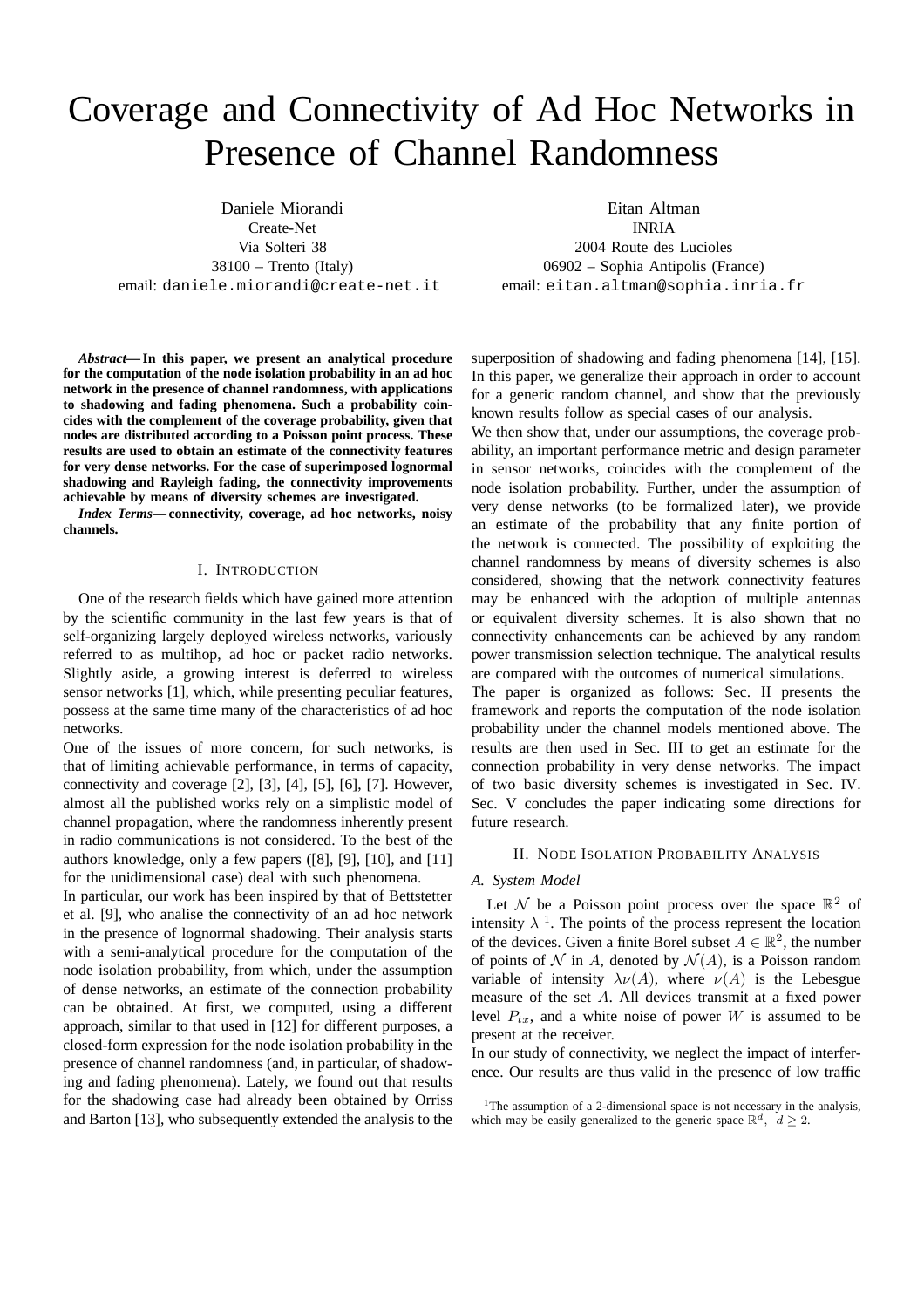load or when an efficient MAC layer protocol is present, so that we may disregard the mutual interference generated by the devices. Although this may seem an optimistic assumption (the impact of interference on connectivity is widely discussed in [16], [17]), in our view the connectivity is a "limiting" performance, representing in some sense the supremum of the connectivity properties over the whole range of MAC protocols, and thus this assumption is not limiting.

The modeling of propagation in a radio channel is a complex task, which heavily depends on the environment under study (indoor, outdoor urban, outdoor land etc.). The received power is given by the product of  $P_{tx}$  and the path loss l, which is usually described by means of random variables<sup>2</sup>. The mean of the path loss is given by a law of the type  $Kr^{-\alpha}$ , where  $K$  is a constant which depends on some physical layer system features and  $r$  represents the transmitter-receiver distance  $3$ . The path loss exponent,  $\alpha$ , is usually in the range  $(2, 4)$ , while for some particular application scenarios it can be taken as large as 10 [19].

As far as the randomness inherently present in the radio channel is concerned, two different effects are usually considered, which may be observed over different time (or space) scales. The first, referred to as *shadowing*, reflects the different propagation conditions which may be encountered by radio waves due to buildings, terrain roughness, foliage and other obstacles. In other words, it considers that two terminals, located at the same distance by a transmitter, may experience different received signal power. A widely acknowledged model for shadowing predicts the received power to be lognormally distributed (i.e. the received power, expressed in dB, is normally distributed) around its mean [19]. The shadowing phenomena are also referred to as "large scale" or slow fading, to distinguish them from the "small scale" or fast fading phenomena. The latter terms describe one of the peculiarities of radio wave propagation, i.e. the rapid fluctuation of the amplitude of a radio signal over a short period of time or travel distance. (Since we are considering *static* networks, the fading has in our case to be understood as a phenomenon which acts over the spatial dimension.) In the presence of dense multipath conditions, each received signal may be modelled as the superposition of two orthogonal normal components, so that the signal envelope is distributed as a Rayleigh random variable. In turn, this leads to an exponential distribution for the received power [20].

While such a model, which accounts for lognormal shadowing and superimposed Rayleigh fading, is by no means omnicomprehensive, it is able to cover a wide range of environmental conditions, providing precious guidelines for network design and dimensioning.

Our analysis starts with the computation of the probability of a node being isolated, denoted by  $P_I$ , meaning that none of the other nodes present in the network is able to communicate with it. We denote by  $P_{S|\Gamma}(y)$  the packet success probability given that the received signal presents an average signal-tonoise ratio (SNR)  $\Gamma = y$ . If good long codes are used, the function  $P_{S|\Gamma}$  tends to approach a step function [12]: in such a case we will denote by  $\Psi$  the SNR threshold which ensures the correct packet reception. (A similar model, called "physical model", has also been used in [3].) More generally,  $P_{\text{SIP}}(y)$  may be used to account for the peculiarities of realistic modulation schemes or, as we will see, to add another degree of randomness. In this work, we assume that the fading processes on the various links are independent. While such assumption clearly does not reflect a real network environment (especially as the node density  $\lambda$  becomes large), it still enables us to obtain some closed-form expressions which may be used as estimates for more realistic situations and compared with real testbeds. In particular, we could expect that, in the presence of correlated links, the connectivity properties of the network will degrade with respect to the independent case.

The analysis of coverage and connectivity in the presence of channel randomness could, in principle, be addressed using tools and results from stochastic geometry. In particular, our model could be thought of as a classical Boolean model [21], [22]. In that model, also known as Poisson grain model, to each point of a Poisson point process (referred to as "germ"), a random shape (called "grain") is associated. The various grains, which are usually assumed to be convex and isotropic, are independent and identically distributed. For example, we could consider circles with a fixed radius; this would correspond, in our framework, to a deterministic propagation law. However, when considering channel randomness, it turns out to be difficult to formally define and describe the resulting grain shapes. This prevents from a direct application of a stochastic geometry approach. In the following, we will however show that the formulas for the node isolation probability have a close resemblance to those of the fraction volume in a Boolean model; in such a way, we can consider an equivalent grain area which describes the effects of channel randomness.

In a sensor network framework, one interesting performance metric is the coverage probability, which plays a fundamental role in intrusion detection and other applications [23], [24], [25], [26], [27]. In particular, we focus on networks where sensing relies on wave propagation laws which are those which guide signal propagation in the ad hoc case. The node isolation probability is the probability that a typical node is not connected to any other nodes, i.e. that it is not covered by the "footprint" generated by all other nodes. On the other hand, the coverage probability  $P_{cov}$  is the probability that a typical point is covered. Since  $N$  is a Poisson process, we can exploit Slivnyak's theorem [21], obtaining:

$$
P_{cov} = 1 - P_I. \tag{1}
$$

In case  $N$  is a more general point process (stationary ergodic), the two quantities can be related by means of a Palm inversion

<sup>&</sup>lt;sup>2</sup>Note that, according to our definition, the path loss should be understood as "path gain".

<sup>&</sup>lt;sup>3</sup>As widely discussed in [18], the fact that the path loss goes to  $\infty$  when d goes to zero may lead to optimistic conclusions in the analysis of scaling laws for dense networks. However, this phenomenon appears as long as we take interference into account. As stated therein, "For models neglecting interferences (. . .) these changes from a strict power law attenuation function may be only second order effects on the performance of the network".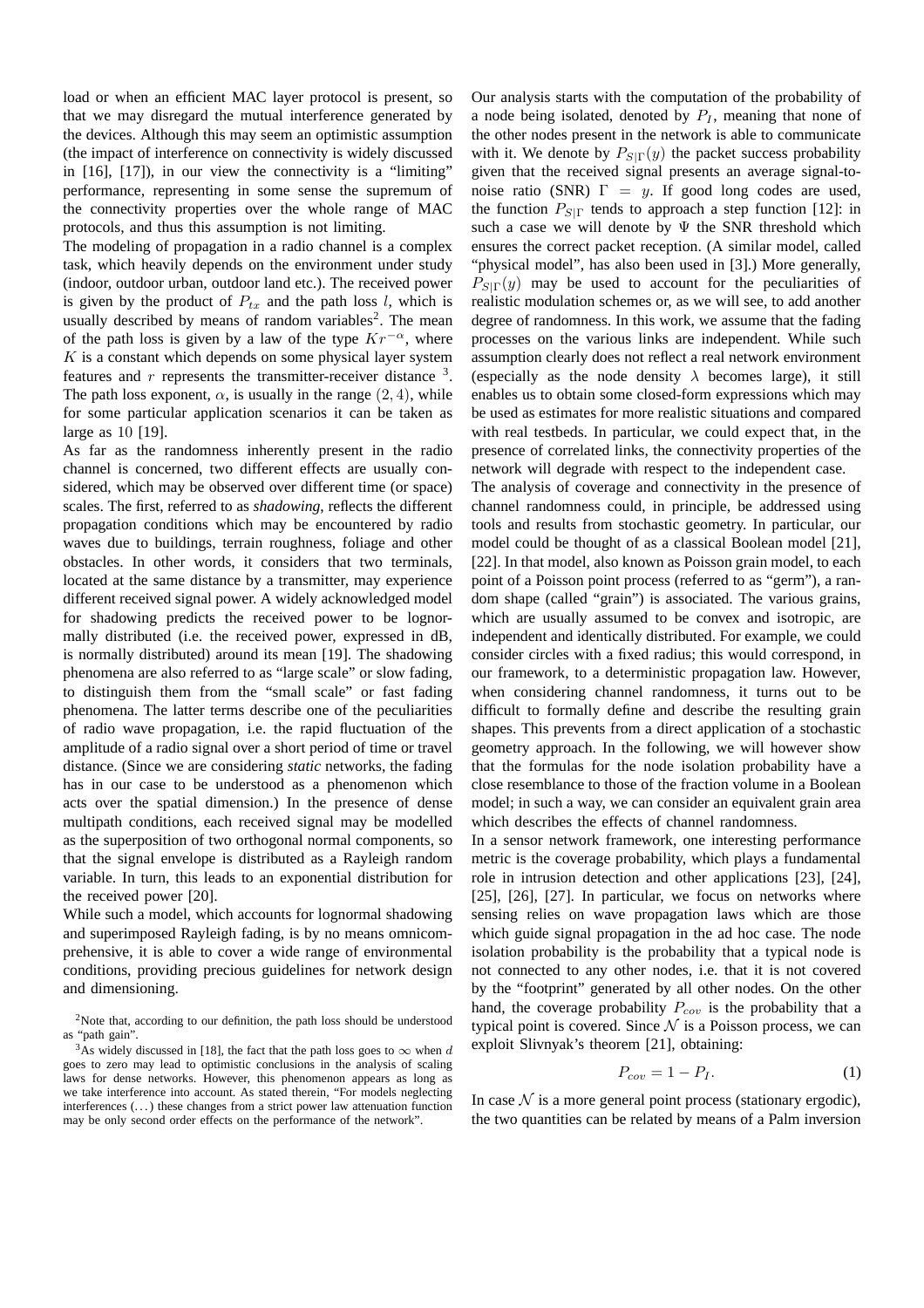## formula [21].

Another interesting meaning of  $P_I$  is that, in the limit  $\lambda \rightarrow$  $+\infty$ ,  $P_I$  converges to zero at the same rate at which the probability of having one infinite connected component in the network converges to one [28]. Note, however, that the arising of an infinite component does not imply network connectivity, the latter requiring stronger conditions.

#### *B. A Deterministic Path-Loss Model*

The deterministic case will be used, in the following, as a reference to show the impact of the channel randomness induced by the shadowing and fading phenomena. In the case of a deterministic channel model, there exist a deterministic distance  $R$  (referred to, in the following, as the "communication range"), so that a node is able to communicate with all the nodes lying within distance  $R$ . The signal-to-noise ratio (SNR) in the presence of a transmitter-receiver distance of  $r$ is given by:

$$
\gamma(r) = \frac{P_{tx}l(r)}{W},\tag{2}
$$

where in this case  $l(r) = Kr^{-\alpha}$ . The communication range may be computed as the distance at which the SNR falls below the threshold  $\Psi$ . Thus, we get:

$$
R = \left(\frac{KP_{tx}}{W\Psi}\right)^{\frac{1}{\alpha}}.\t(3)
$$

This is indeed a classical Boolean model with deterministic (circular) shapes, and the node isolation probability is given by:

$$
P_I = e^{-\lambda \pi R^2} = e^{-\lambda \pi \left(\frac{KP_{tx}}{W\Psi}\right)^{\frac{2}{\alpha}}}.
$$
 (4)

#### *C. The Impact of Channel Randomness*

Let us consider a case where the channel model presents a random component. We assume the path loss, given a transmitter-receiver distance  $r$ , to be described by a probability density function (pdf)  $f_{l|r}(\cdot|\cdot)$ , or, equivalently, by the corresponding cumulative distribution function  $F_{l|r}(\cdot|\cdot)$ . We denote by  $l_i$  the loss on the path between the intended device and node *i*. A node is isolated if, for any *i*, the SNR  $\frac{P_{tx}l_i}{W}$ falls below the threshold Ψ.

We define a random variable  $R$ , which will be referred to as the *communication range* in the following, having cumulative distribution function:

$$
F_R(a) = P[\gamma(a) \le \Psi] = P\left[l(a) \le \frac{W\Psi}{P_{tx}}\right] =
$$

$$
= P\left[l(r) \le \frac{W\Psi}{P_{tx}}|r=a\right] = F_{l|r}\left(\frac{W\Psi}{P_{tx}}|a\right). \quad (5)
$$

In the more general case where  $P_{S|\Gamma}(\cdot)$  is not a step function, we have:

$$
F_R(a) = 1 - \int_0^{+\infty} f_{l|r} \left(\frac{Wx}{P_{tx}}|a\right) P_{S|\Gamma}(x) \mathrm{d}x. \tag{6}
$$

Intuitively, the communication range determines the probability that two devices, located at distance  $a$  from one another, are able to successfully communicate with each other. The deterministic path-loss model can be seen as a special case, having the whole mass concentrated on a single value R. We assume  $0 \lt E[R^2] \lt +\infty$ . The cases  $E[R^2] = 0$  and  $E[R^2] = +\infty$  are trivial and of no interest: in the first case our device is disconnected P-a.s., whereas in the second one it is connected with all other devices P-a.s. Triviality extends also to network connectivity (see [28] for a percolation argument). We now compute the distribution of the number of one-hop neighbors of a device. The derivation will thread the footprints of [13].

Let us denote by  $P_n(r)$  the probability that there are n nodes, within distance  $r$  from the intended device, which can communicate in a single-hop fashion with it. The number of devices with which our node can communicate directly (referred to as *one-hop neighbors* in the following) follows the distribution law  $P_n(+\infty)$ .

The event  $\{n \text{ one-hop neighbors are present within distance}$  $(x+\delta x)$  } can be written as the union of three disjoint events (up to the first order in  $\delta x$ ):

- 1) there are *n* one-hop neighbors within distance  $x$  and no nodes are present in the anulus  $\mathcal{C}(x, x + \delta x);$
- 2) there are  $(n 1)$  one-hop neighbors within distance x and one device in  $\mathcal{C}(x, x + \delta x)$  which can communicate with the intended node;
- 3) there are *n* one-hop neighbors within distance  $x$  and one device in  $\mathcal{C}(x, x + \delta x)$  which cannot communicate with the intended node.

Then, following [13] we can write for  $n \geq 1$ :

$$
P_n(x + \delta x) = P_n(x)[1 - 2\pi\lambda x \delta x] +
$$
  
+
$$
P_{n-1}(x)2\pi\lambda x \delta x[1 - F_R(x)] + P_n(x)2\pi\lambda x \delta x F_R(x) + o(\delta x).
$$
  
(7)

For  $n = 0$ , we have:

$$
P_0(x+\delta x) = P_0(x)[1 - 2\pi\lambda x \delta x] + P_0(x)2\pi\lambda x \delta x F_R(x) + o(\delta x).
$$
\n(8)

Taking  $\delta x \rightarrow 0$ , we get:

$$
\begin{cases} \frac{\partial P_n(x)}{\partial x} = 2\pi \lambda x [1 - F_R(x)] [P_{n-1}(x) - P_n(x)], & n \ge 1;\\ \frac{\partial P_0(x)}{\partial x} = -2\pi \lambda x [1 - F_R(x)] P_0(x). \end{cases}
$$
(9)

Now, let us define the generating function of  $P_n(x)$  as:

$$
\Pi(x,z) = \sum_{n=0}^{+\infty} P_n(x) z^n.
$$
 (10)

From (9) we get:

$$
\frac{\partial \Pi(x,z)}{\partial x} = 2\pi \lambda x [1 - F_R(x)] (z-1) \Pi(x,z).
$$
 (11)

Hence,

$$
\frac{\partial \ln \Pi(x, z)}{\partial x} = 2\pi \lambda x [1 - F_R(x)] (z - 1).
$$
 (12)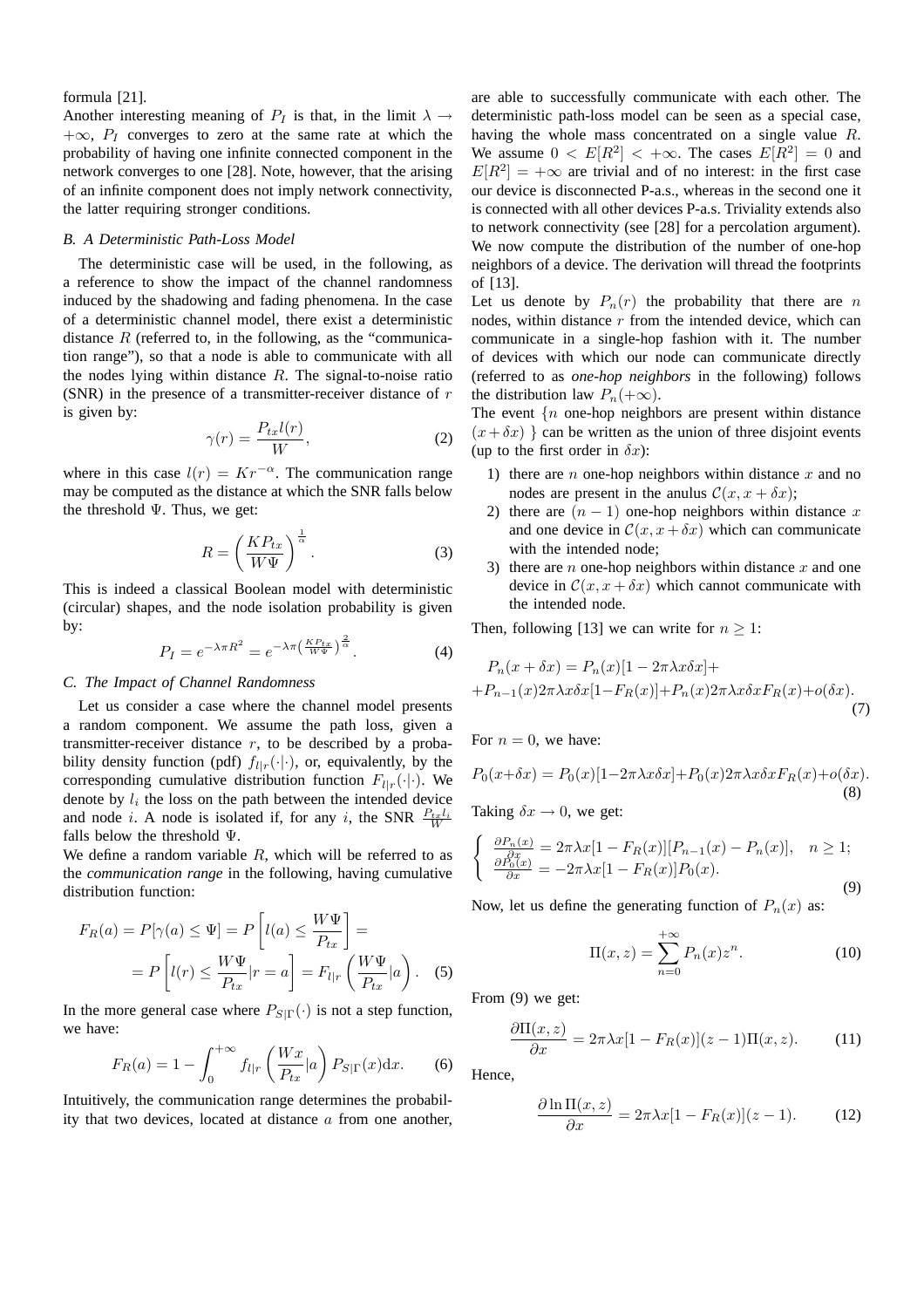Noting that  $\Pi(0, z) = 1$ , and hence  $\ln \Pi(0, z) = 0$ , we get, integrating (12) from 0 to  $+\infty$ :

$$
\ln \Pi(+\infty, z) = (z - 1)\pi \lambda \int_{0}^{+\infty} 2x[1 - F_R(x)]dx =
$$

$$
= (z - 1)\pi \lambda E[R^2]. \quad (13)
$$

Inverting, we find that the number of one-hop neighbors follows a Poisson distribution with intensity  $\pi \lambda E[R^2]$ . As a corollary, the node isolation probability is given by:

$$
P_I = P_0(+\infty) = e^{-\lambda \pi E[R^2]}.
$$
 (14)

Note that (14) could be retrieved withour resorting to generating function, by simply integrating the second equation in (9). An alternative method for finding the relationship (14) is reported in the appendix.

The equation above predicts that our system behaves like a Boolean model with equivalent average area  $\hat{S} = \pi E[R^2]$  [21]. Formula (14) is worth some comments. Indeed, it predicts that *channel randomness may have a beneficial impact on network connectivity*. This holds if and only if the physical phenomenon which induces the randomness leads to an increment in the second-order moment of the random variable R.

# *D. Analysis in the Presence of Shadowing*

In [9] a semi-analytical approach is presented for the computation of the node isolation probability in a shadowing environment. In particular, the procedure is based on the distribution of the k-th nearest neighbor distances, but no closed-form formula is obtained. By following the procedure outlined in the previous subsection, we are able to get a closedform expression for  $P_I$ , from which it is possible to clearly see the impact of the different factors. Given a transmitter-receiver distance  $\rho$ , the pdf of the path loss is given by [12]:

$$
f_{l|r}(a|\rho) = \frac{1}{\sqrt{2\pi}\sigma a} e^{-\frac{1}{2}\left(\frac{\ln a - \ln(K\rho^{-\alpha})}{\sigma}\right)^2},\tag{15}
$$

where  $\sigma$ , the lognormal spread, is the standard deviation of the Gaussian distribution describing the shadowing phenomenon. We then have:

$$
E[R^2] = \int_0^{+\infty} d\rho 2\rho \left[ 1 - F_{l|r} \left( \frac{W\Psi}{P_{tx}} | \rho \right) \right] =
$$
  
= 
$$
\int_0^{+\infty} d\rho 2\rho \int_{\frac{W\Psi}{P_{tx}}}^{\infty} d\alpha \frac{1}{\sqrt{2\pi}\sigma a} e^{-\frac{1}{2} \left( \frac{\ln a - \ln(K\rho^{-\alpha})}{\sigma} \right)^2}.
$$
 (16)

Substituting  $x = \frac{\ln a - \ln K \rho^{-\alpha}}{\sigma} = \frac{\ln \left( \frac{a \rho^{\alpha}}{K} \right)}{\sigma}$  $\frac{\kappa}{\sigma}$ , we get:

$$
E[R^2] = \int_0^{+\infty} d\rho 2\rho \int_{\frac{\ln\left(\frac{W\Psi\rho^{\alpha}}{P_{tx}K}\right)}{\sigma}}^{\infty} dx \frac{1}{\sqrt{2\pi}} e^{-\frac{x^2}{2}}.
$$
 (17)

Since the integrals converge absolutely, we may apply Fubini's theorem, getting:

$$
E[R^2] = \int_{-\infty}^{+\infty} dx \int_{0}^{\left(\frac{e^{\sigma x} P_{tx} K}{\Psi W}\right)^{\frac{1}{\alpha}}} d\rho 2\rho \frac{1}{\sqrt{2\pi}} e^{-\frac{x^2}{2}} =
$$
  

$$
= \int_{-\infty}^{+\infty} dx \left(\frac{e^{\sigma x} P_{tx} K}{\Psi W}\right)^{\frac{2}{\alpha}} \frac{1}{\sqrt{2\pi}} e^{-\frac{x^2}{2}} =
$$
  

$$
= \left(\frac{P_{tx} K}{\Psi W}\right)^{\frac{2}{\alpha}} \int_{-\infty}^{+\infty} dx \frac{1}{\sqrt{2\pi}} e^{-\frac{x^2}{2} + \frac{2\sigma x}{\alpha}} = \left(\frac{P_{tx} K}{\Psi W}\right)^{\frac{2}{\alpha}} e^{\left(\frac{\sqrt{2}\sigma}{\alpha}\right)^2},
$$
(18)

where we used the following integral [29]:

=

$$
\int_{-\infty}^{+\infty} dx \frac{1}{\sqrt{2\pi}} e^{-\frac{x^2}{2}} e^{\pm \beta x} = e^{\frac{\beta^2}{2}}.
$$
 (19)

Hence the node isolation probability is given by:

$$
P_I = e^{-\lambda \pi \left(\frac{P_{txK}}{\Psi W}\right)^{\frac{2}{\alpha}} e^{\left(\frac{\sqrt{2}\sigma}{\alpha}\right)^2}}.
$$
 (20)

Please note that this result was implicitly derived in [13]. This suggests that the presence of lognormal shadowing *improves* the connectivity properties of the network, as predicted by the results in [10], [8]. Further, the node isolation probability is monotonically decreasing in the lognormal spread  $\sigma$ . This fact may also be seen as a byproduct of a more general result, which regards the possibility of finding a stochastic ordering<sup>4</sup> among the distributions of the communication range with different values of the lognormal spread  $\sigma$ . Indeed, we have:

$$
F_{R_{\sigma}}(a) = 1 - \int_0^{\frac{\sqrt{W_{L}}}{KP_{tx}}} dx \frac{1}{\sqrt{2\pi}\sigma x} e^{-\frac{1}{2} \left(\frac{\ln(xa^{\alpha})}{\sigma}\right)^2} =
$$

$$
= \int_{-\infty}^{\frac{\ln \frac{\sqrt{W_{a^{\alpha}}}}{KP_{tx}}} {\sigma}} \frac{dt}{\sqrt{2\pi}} e^{-\frac{t^2}{2}} = \Phi\left(\frac{\ln \frac{\sqrt{W_{a^{\alpha}}}}{KP_{tx}}}{\sigma}\right). \quad (21)
$$

It is then easy to see that we may write:

$$
R_{\sigma_1} \preceq R_{\sigma_2}, \quad \sigma_1 \le \sigma_2. \tag{22}
$$

From [30], (22) is equivalent to

$$
E[f(R_{\sigma_1})] \le E[f(R_{\sigma_2})], \quad \sigma_1 \le \sigma_2 \tag{23}
$$

for any increasing function  $f(\cdot)$ . Hence, we have that:

$$
E[R_{\sigma_1}^h] \preceq E[R_{\sigma_2}^h], \quad \sigma_1 \le \sigma_2, \ h \ge 0. \tag{24}
$$

Taking  $h = 2$  and recalling (14), we retrieve that the node isolation probability decreases monotonically with the lognormal spread  $\sigma$ .

In the limit  $\sigma \rightarrow +\infty$  the behavior of the resulting network

<sup>4</sup>Given two random variables  $A$  and  $B$ , we say that  $A$  is stochastically smaller than B,  $A \preceq B$  if  $F_A(x) \geq F_B(x) \,\forall x \geq 0$  [30].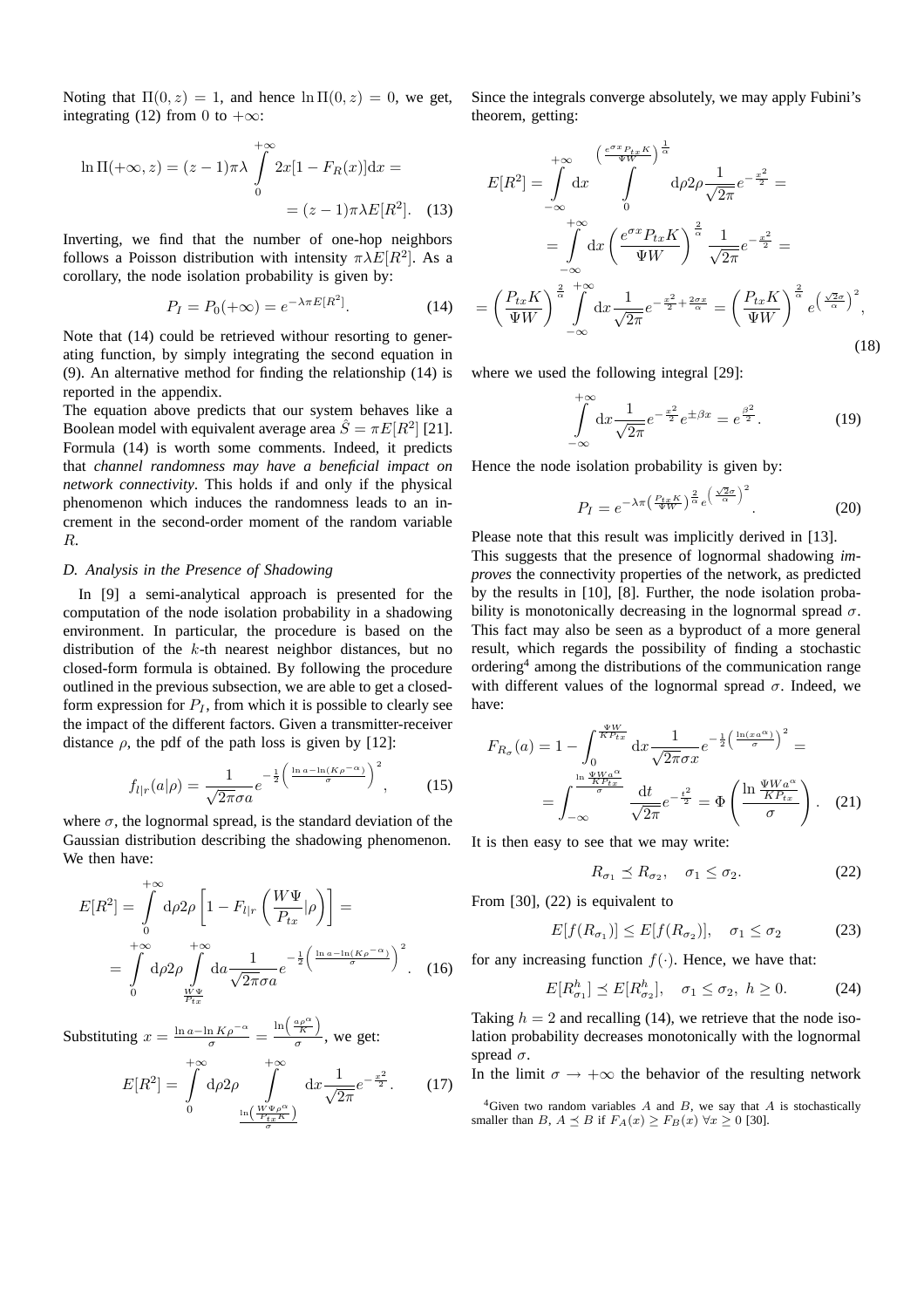will resemble that of a random graph [31], in that the spatial component will become negligible. In such limiting regime, the probability that a typical node is connected to any other node tends to  $\frac{1}{2}$ . Indeed the probability of connection to a node at distance  $\rho$  is:

$$
1 - F_{R_{\sigma}}(\rho) = Q\left(\frac{\ln \frac{W\Psi\rho^{\alpha}}{P_{tx}K}}{\sigma}\right),\tag{25}
$$

which for any finite  $\rho$  tends to  $Q(0) = \frac{1}{2}$  as  $\sigma \to +\infty$ . The probability that, given  $n$  other nodes in the network, the typical node is isolated is  $\frac{1}{2^n} \to 0$  as  $n \to +\infty$ . Since in our unbounded region there is P-a.s. an infinite number of nodes, our network will P-a.s. not present any isolated node, which provides an informal justification of the fact that  $\lim_{\sigma \to +\infty} P_I = 0$ . On the other hand, if  $\sigma \to 0$  we retrieve the deterministic path–loss model previously analyzed. It is interesting to note that in such limiting case, the connectivity properties are driven only by the features of the underlying spatial process; in this sense, we may regard the resulting network as a geometric random graph [32] (this relationship between ad hoc networks and geometric random graphs is not new, see [33]). In some sense, the partial randomness introduced by the lognormal shadowing may be expected to produce a network similar to a small world [34], [35], which is indeed known to present better connectivity properties than geometric random graphs.

Related results are obtained in [36], where the authors, by using a continuum percolation approach, show the beneficial impact of spread-out connections (i.e., a spread-out density for R in our setting) on the network connectivity *keeping a fixed*  $E[R^2]$ . On the other hand, we demonstrated that some forms of channel randomness (e.g., lognormal shadowing) are able to improve connectivity features by actually *enlarging*  $E[R^2]$ *without any increase in*  $P_{tx}$ . The interesting phenomenon observed in [36] impacts the critical density at which network percolation occurs. However, this is not directly related to the node isolation probability, but to its relationship with the probability of existence of an infinite component. Further, in the limit  $\lambda \rightarrow +\infty$  the enhancement due to spread-out connections vanishes, since the probability of existence of an infinite component tends to 1 at the same rate as  $P_I$  (which depends just on  $E[R^2]$ ) tends to 0 [28].

It is worth remarking that these results do not account for the basic fact that a wireless channel, in reality, cannot amplify a signal, so that the impact of lognormal shadowing in a real setting is not completely clear.

In Fig. 1 we plotted some results, in terms of coverage probability versus the node density  $\lambda$  for various values of the lognormal spread  $\sigma$ . The other system parameters are  $\alpha = 3.5$ ,  $P_{tx} = 1$  mWatt,  $K = 10$ ,  $W = 0.01$  mWatt,  $\Psi = 10$  dB. From the curves it is evident that lognormal shadowing may have a tremendous impact on network performance, leading to a large performance enhancement, with respect to the deterministic channel model (correspondent to  $\sigma = 0$ ), even for low values of the lognormal spread. In Fig. 2 we plotted the coverage probability versus the lognormal spread for various values of the path loss factor  $\alpha$ , with  $P_{tx} = 1$  mWatt,  $K = 10$ ,  $W = 0.01$  mWatt,  $\Psi = 10$  dB,  $\lambda = 0.01$   $m^{-2}$ . The asymptote represents the coverage probability achieved with a deterministic channel model. Note that the path loss factor  $\alpha$  plays a substantial role only for a narrow range of values for  $\sigma$  (those corresponding to the critical transition).

In order to validate our results, we simulated a  $100 \, m \times 100 \, m$ square, and took the same system parameters as above. We considered a node density  $\lambda = 0.04$   $m^{-2}$  and varied  $\sigma$  between 0 (path loss only) and 3. The corresponding communication graphs (in which two points are linked by an edge if and only if the corresponding devices are connected to each other) are plotted in Fig. 3, where it may be noticed the remarkable impact of even a small variation of the lognormal spread  $\sigma$ .

We then computed the node isolation probability averaging over 1000 simulations. The results, for the case  $\sigma = 0$  and  $\sigma = 2$  are plotted in Fig. 4, where for the simulation results we reported the mean value. It may be seen that our analysis is able to closely follow the system behavior for a wide range of node density, our analysis slightly overestimating the node isolation probability. This effect is due to the fact that our analysis has been carried out for an unbounded region, neglecting thus the border effects that arise in the presence of a finite area [37]. In such a case, in fact, nodes placed close to the border regions are more likely to be isolated, since they can connect only to devices placed in a region of area smaller than  $\pi E[R^2]$ . The border effect, in our example, has an impact which is increasing with an increase in the mean covered area  $\pi E[R^2]$ , as it may be seen in Fig. 4.d. This explains the small mismatch between analysis and simulation data.



Fig. 1. Coverage probability vs. node density in the presence of lognormal shadowing,  $\alpha = 3.5$ ,  $P_{tx} = 1$  mWatt,  $K = 10$ ,  $W = 0.01$  mWatt,  $\Psi = 10$ dB,  $\sigma = 0, 1, \ldots, 10$  (a larger value of  $\sigma$  corresponds to a curve to the left).

# *E. Analysis in the Presence of Superimposed Lognormal Shadowing and Rayleigh Fading*

The analytical procedure showed above may be easily extended to more complex scenarios, such as that where both lognormal shadowing and fast (Rayleigh) fading are simultaneously present [14]. Let Γ be the *average* SNR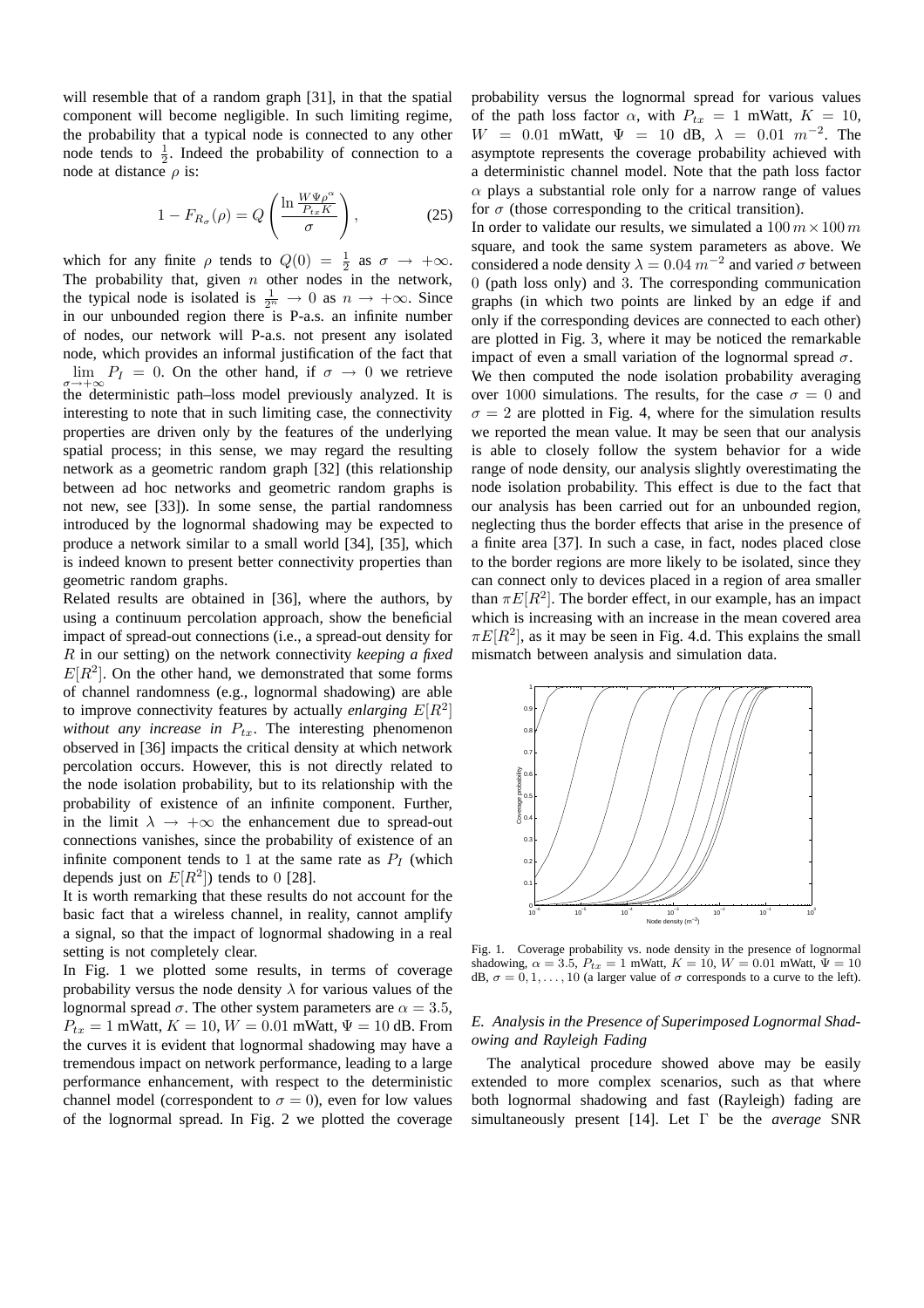

Fig. 2. Coverage probability vs.  $\sigma$  in the presence of lognormal shadowing,  $P_{tx} = 1$  mWatt,  $K = 10$ ,  $W = 0.01$  mWatt,  $\Psi = 10$  dB,  $\lambda = 0.01$  m<sup>-</sup> ,  $\alpha = 2, 2.5, \ldots, 6$  (a larger value of  $\alpha$  corresponds to a curve to the right).



Fig. 3. Communication graphs for  $\alpha = 3.5$ ,  $P_{tx} = 1$  mWatt,  $K = 10$ ,  $W = 0.01$  mWatt,  $\Psi = 10$  dB,  $\lambda = 0.04$   $m^{-2}$ .

(meaning that it is averaged over the variations of the smallscale fading), and consider again a threshold-like success probability, with threshold equal to  $\Psi$ . The instantaneous SNR  $\gamma$  is exponentially distributed with mean  $\Gamma = y$  [20] so that we have:

$$
P_{S|\Gamma}(y) = \int_{\Psi}^{+\infty} \mathrm{d}a f_{\gamma|\Gamma}(a|y) = \int_{\Psi}^{+\infty} \mathrm{d}a \frac{1}{y} e^{-\frac{a}{y}} = e^{-\frac{\Psi}{y}}. \tag{26}
$$



Fig. 4. Node isolation probability for  $\alpha = 3.5$ ,  $P_{tx} = 1$  mWatt,  $K = 10$ ,  $W = 0.01$  mWatt,  $\Psi = 10$  dB.

Substituting in (14), we obtain:

$$
P_{I} = e^{-\lambda \pi \left[\int_{0}^{+\infty} da \int_{0}^{+\infty} d\rho P_{S|\Gamma} \left(\frac{aP_{tx}}{W}\right) 2\rho f_{l|r}(a,\rho)\right]} =
$$
  
\n
$$
= e^{-\lambda \pi \left[\int_{0}^{+\infty} da \int_{0}^{+\infty} d\rho e^{-\frac{\Psi W}{aP_{tx}}} 2\rho \frac{1}{\sqrt{2\pi}\sigma a} e^{-\frac{1}{2}\left(\frac{\ln a - \ln(K\rho^{-\alpha})}{\sigma}\right)^{2}}\right]} =
$$
  
\n
$$
= e^{-\lambda \pi \left(\int_{-\infty}^{+\infty} dx \int_{0}^{+\infty} d\rho \frac{1}{\sqrt{2\pi}} e^{-\frac{x^{2}}{2}} 2\rho e^{-\frac{\Psi W e^{-\sigma x} \rho^{\alpha}}{K P_{tx}}}\right)}.
$$
 (27)

From [29] we have:

$$
\int_{0}^{+\infty} d\rho 2\rho e^{-\frac{\Psi We^{-\sigma x}\rho^{\alpha}}{KP_{tx}}} = \frac{2}{\alpha} \Gamma\left(\frac{2}{\alpha}\right) \left(\frac{\Psi We^{-\sigma x}}{KP_{tx}}\right)^{-\frac{2}{\alpha}}, \tag{28}
$$

where  $\Gamma(\cdot)$  represents the usual Gamma function. Then, applying  $(28)$  and  $(19)$  to  $(27)$ , we obtain:

$$
P_I = e^{-\lambda \pi \frac{2}{\alpha} \Gamma\left(\frac{2}{\alpha}\right) \left(\frac{\Psi W}{KP_{tx}}\right)^{-\frac{2}{\alpha}} e^{\left(\frac{\sqrt{2}\sigma}{\alpha}\right)^2}}.
$$
 (29)

Since  $y\Gamma(y) \leq 1$  for any  $y \leq 1$ , equality holding only for  $y = 1$ , we have that, for  $\alpha > 2$  (note that the case  $\alpha = 2$ ) corresponds to free-space propagation, so that for any real system it is  $\alpha > 2$ ) *Rayleigh fading reduces the connectivity properties of the network*. This holds for any  $\sigma$ , so that the negative influence of the Rayleigh fading does not depend on the underlying shadowing phenomena.

In Fig. 5 a comparison between lognormal shadowing and superimposed shadowing and Rayleigh fading is shown. Notice that the Rayleigh fading, although having a negative impact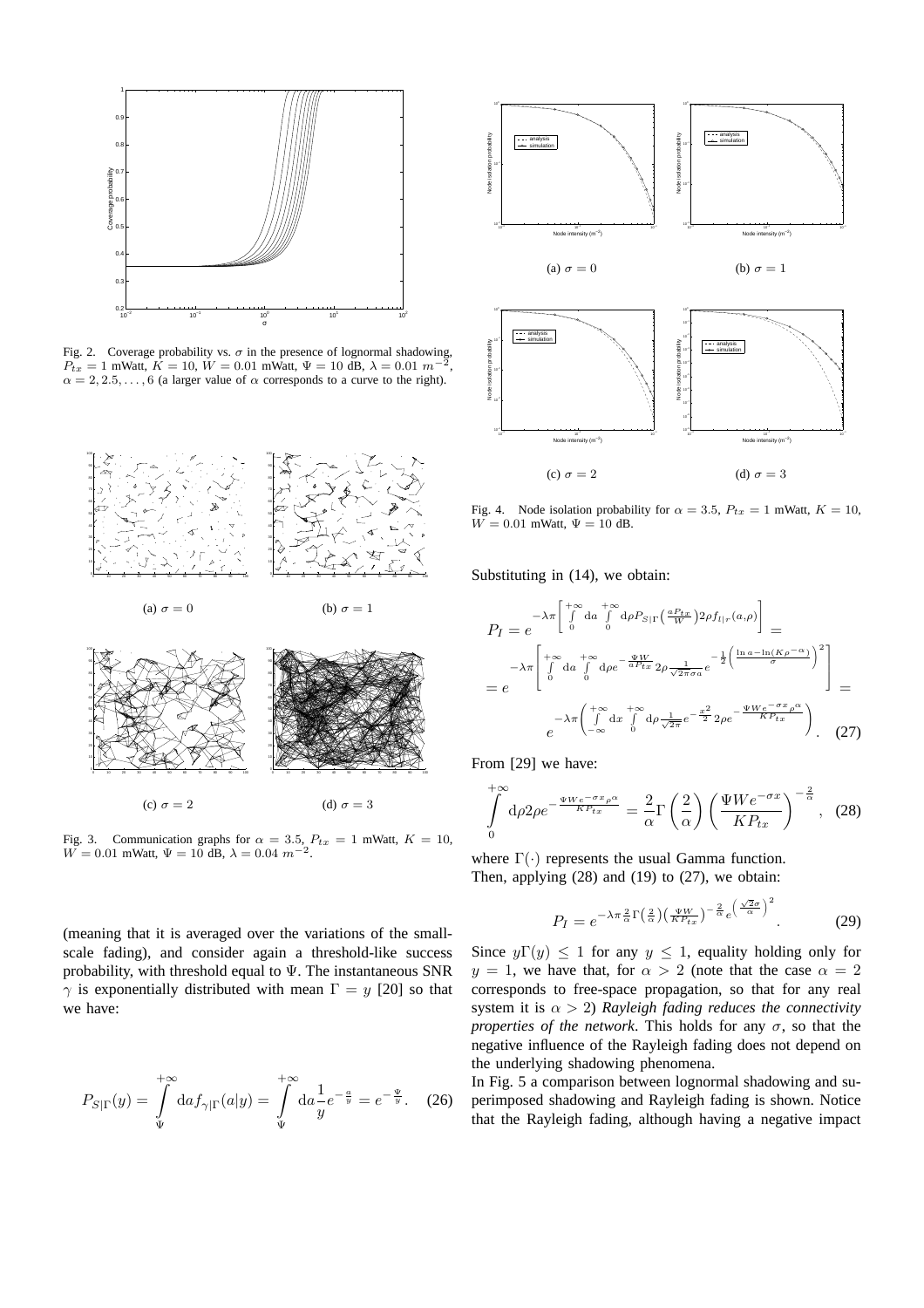on the connectivity properties of the network, does not change much the coverage probability.



Fig. 5. Coverage probability vs. node density: the impact of Rayleigh fading;  $P_{tx} = 1$  mWatt,  $K = 10$ ,  $W = 0.01$  mWatt,  $\Psi = 10$  dB,  $\alpha = 3.5$ ,  $\sigma = 0, 3, 6$  (a larger value of  $\sigma$  corresponds to a curve to the left).

#### *F. Random Transmission Power Selection*

The main result we can draw from (14) is that any mechanism able to increase the second-order moment of the transmission range enhances the network performance. Since the mean value of the transmission range is determined by physical layer constraints (noise, average transmission power, SNR threshold and path loss factor), it seems quite natural to look for a technique able to enhance the variance of the transmission range. In this view, the easiest thing to do would be to allow the terminals to independently randomly choose a power level  $P_{tx}$  according to a distribution  $F_{P_{tx}}(\cdot)$  on which we pose only a constraint on the mean value, namely:

$$
E[P_{tx}] = \int_{0}^{+\infty} da \left[1 - F_{P_{tx}}(a)\right] = \omega.
$$
 (30)

We get the following:

*Proposition 1:* Given an ad hoc network where nodes are distributed according to a Poisson point process of intensity  $\lambda$ , and in the presence of a deterministic channel model/lognormal shadowing/superimposed Rayleigh fading and lognormal shadowing, under the constraint (30), it is not possible to reduce the node isolation probability by means of any transmission power random selection scheme .

*Proof:* For the three channel models considered, we have:

$$
E[R^2|P_{tx}] = \xi(P_{tx})^{\frac{2}{\alpha}},\tag{31}
$$

where  $\xi = \left(\frac{K}{W\Psi}\right)^{\frac{2}{\alpha}}$  for the case of deterministic channel,  $\xi = \left(\frac{K}{W\Psi}\right)^{\frac{2}{\alpha}}e$  $\left(\frac{\sqrt{2}\sigma}{\alpha}\right)$ for lognormal shadowing and  $\xi \,=\, \frac{2}{\alpha}\Gamma\left(\frac{2}{\alpha}\right)\left(\frac{K}{W\Psi}\right)^{\frac{2}{\alpha}}e$  $\left(\frac{\sqrt{2}\sigma}{\alpha}\right)$ for superimposed lognormal shadowing and Rayleigh fading. Then, applying the total expectation theorem:

$$
E[R^2] = E\left[E[R^2|P_{tx}]\right] = \xi E\left[(P_{tx})^{\frac{2}{\alpha}}\right].\tag{32}
$$

For  $\alpha \ge 2$ ,  $(\cdot)^{\frac{2}{\alpha}}$  is a concave function. Then, applying Jensen's inequality, we have:

$$
E[R^2] = \xi E\left[P_{tx}^{\frac{2}{\alpha}}\right] \le \xi E[P_{tx}]^{\frac{2}{\alpha}} = \xi \omega^{\frac{2}{\alpha}}.
$$
 (33)

Since the r.h.s. of (33) is what we would get by taking  $P_{tx}$  =  $\omega$ , we obtain that connectivity cannot be improved by means of any random selection scheme for the transmission power<sup>5</sup>.

# III. CONNECTIVITY ANALYSIS AND RESULTS

# *A. Asymptotic Connectivity*

One of the most important issues in ad hoc networks is that of connectivity, which can be posed in the following way: given a ball of radius  $c$  (or any other finite convex subarea of the plane), what is the probability that the nodes therein forms a connected topology? In general, this question cannot be answered exactly (see [22] for more details). However, we may still get some insight when the network is "very dense", meaning that the intensity of our driving process  $\mathcal N$  goes to infinity. This corresponds, roughly speaking, to a situation where the network is "not far" from connectivity, meaning that the probability of a node to be isolated is vanishing. In such a situation, the probability of the network being connected tends to the probability that no isolated nodes are present. This approximation, which clearly offers an optimistic bound on the probability of the network to be connected, has been shown in [9] to provide good results. Furthemore, such result is known to hold for the case of deterministic channel model [38], [32]. Consider balls of radius  $\rho$ ,  $D_{\rho}$ . The number of points in  $D_\rho$  forms a Poisson r.v. with intensity  $\lambda \pi \rho^2$ . Let us introduce the following approximations:

- (i) the region  $D_{\rho}$  is sufficiently large, so that border effects may be neglected [37];
- (ii) the probability that a node is isolated, given that there are *n* nodes in  $D_{\rho}$ , is given by  $P_I$ ;
- (iii) given *n* nodes in  $D_{\rho}$ , the events  $I_k$  = {node k is isolated},  $k = 1, \ldots, n$  are independent.

As a consequence, the probability of the event {absence of isolated nodes in  $D_{\rho}$  n nodes are present} is given by  $(1 - P_I)^n$ . Using the total probability theorem, we have:

$$
P[A] = \sum_{n=0}^{\infty} e^{-\lambda \pi \rho^2} \frac{\left[\lambda \pi \rho^2 (1 - P_I)\right]^n}{n!} = e^{-\lambda \pi \rho^2 P_I}.
$$
 (34)

where  $A$  is the event {absence of isolated nodes}. Notice that the approximations introduced above, while clearly representing a simplistic picture of the network behavior, have proven in [9] to provide a satisfactory level of approximation.

Denoting by  $C$  the event {the network is connected}, we have:

$$
\lim_{\lambda \to \infty} P[A] - P[C] = 0. \tag{35}
$$

It is worth noting that such approximation is known to hold for the unidimensional case [39], [22].

<sup>5</sup>Note, however, that in a 3-dimensional network, if  $\alpha$  < 3, random power selection schemes could indeed improve network connectivity.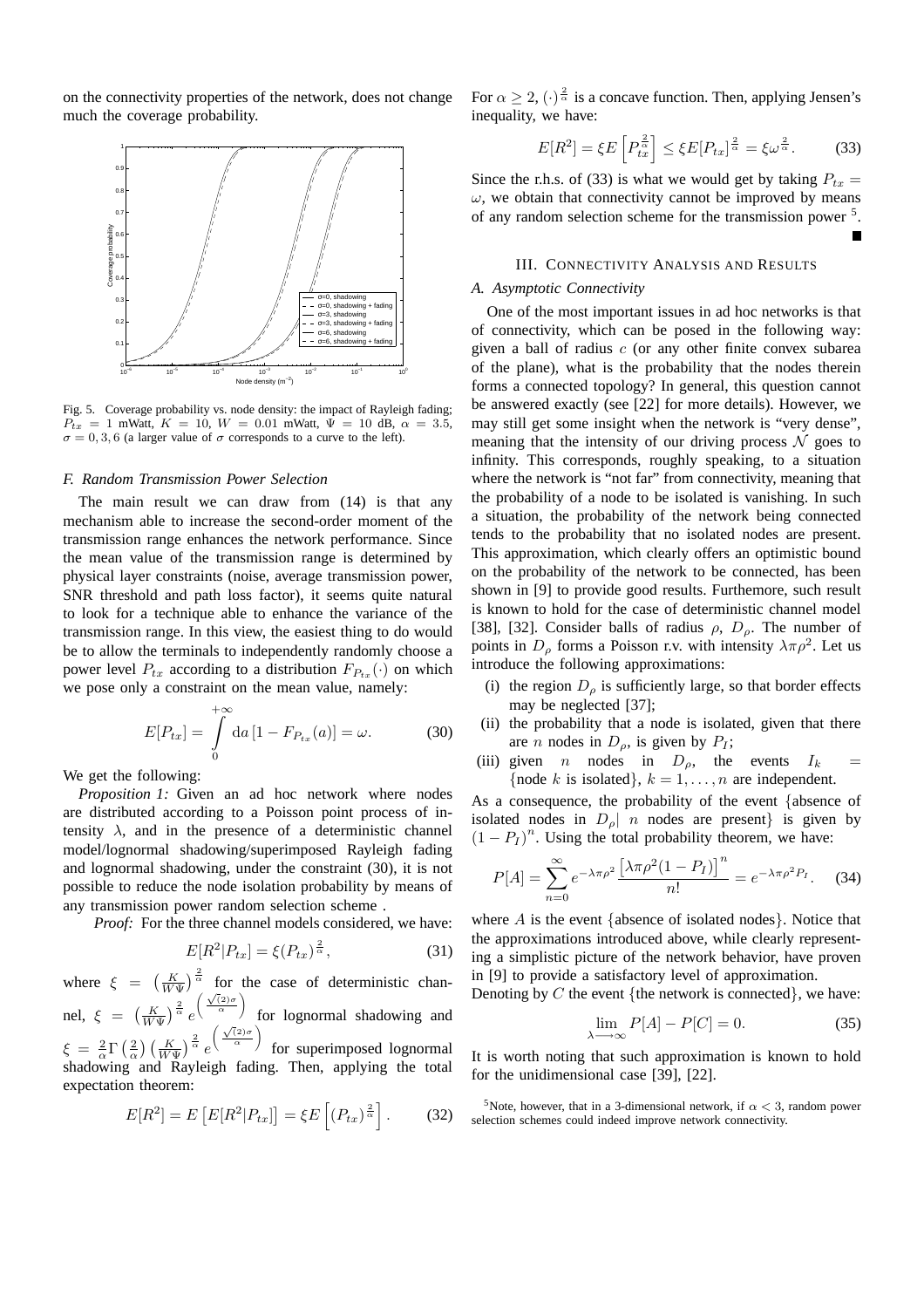The node isolation probability  $P_I$  is a function of  $P_{tx}$ ; we shall allow  $P_{tx}$  to be a function of  $\lambda$  as well. Thus the dependence of  $P[A]$  on  $\lambda$  is through the behavior of  $\lambda P_I$ .

Using (35), we shall say that the network is asymptotically connected if  $\lim_{\lambda \to +\infty} P[A] = 1.$ 

Under the approximations  $(i)-(iii)$ , from (34) a necessary and sufficient condition for asymptotic connectivity of any finite  $D_{\rho}$  is:

$$
\lim_{\lambda \to \infty} \lambda P_I = 0. \tag{36}
$$

Let us assume that we are in the presence of a deterministic channel model/lognormal shadowing/superimposed Rayleigh fading and lognormal shadowing, and let the transmission power scale as:

$$
P_{tx} = \left(\frac{1}{\pi\xi} \cdot \frac{\ln \lambda + c(\lambda)}{\lambda}\right)^{\frac{\alpha}{2}},\tag{37}
$$

where the expression of  $\xi$  depends on the channel model (see  $\S$ II-F). For the three channel models considered, we have  $P_I =$  $e^{-\lambda \pi \xi (P_{tx})^{\frac{2}{\alpha}}}$ . Using the expression (37), we have:

$$
P_I = e^{-(\ln \lambda + c(\lambda))} = \frac{e^{-c(\lambda)}}{\lambda}.
$$

From (36), a necessary and sufficient condition for asymptotic connectivity is  $e^{-c(\lambda)} \to 0$ , from which a necessary and sufficient condition for asymptotic connectivity is:

$$
\lim_{\lambda \to \infty} c(\lambda) = +\infty. \tag{38}
$$

It is worth noting that *the scaling law of the transmission power for asymptotic connectivity in dense networks is insensitive to the presence of shadowing and/or fading phenomena* (up to a multiplicative factor). This insensitivity is really important since it provides guidelines for a robust dimensioning of the network. Otherwise stated, the planning of an ad hoc network can be made relying on a simplistic deterministic channel model. On the other hand, a factor of great importance is the path loss factor  $\alpha$ , so that a conservative value of such parameter should be considered in the dimensioning phase. In order to check for the validity of relationship (35), which has been derived under some simplifying approximations, we simulated a  $100m \times 100m$ , with the same parameters of §II-D but with a transmission power of 10 mWatt. Simulations were run for  $\sigma = 3, 4$  and, in order to overcome the border effect, a toroidal distance metric was used [37]. The results, averaged over 1000 simulations, are shown in Fig. 6 in terms of 95% confidence interval. As it may be seen, the simulation

# underestimating the network connection probability. *B. Connectivity for Networks with Unreliable Devices*

results closely follow the predicted ones for both cases, slightly

The asymptotic analysis can be easily extended to the case of unreliable devices [4], [11], where each device is assumed to be active with probability p. We let p be a function of  $\lambda$  (which allows for an engineering tradeoff between devices reliability and nodes density), and study scaling laws for the transmission power. Let the channel be characterized by a path



Fig. 6. Connection probability vs. node density in the presence of lognormal shadowing;  $P_{tx} = 10$  mWatt,  $K = 10$ ,  $W = 0.01$  mWatt,  $\Psi = 10$  dB,  $\alpha=3.5,\,\sigma=3,4.$ 

loss factor  $\alpha$ , regardless of the possible presence of shadowing and/or Rayleigh fading and let  $P_{tx}(\lambda)$  denote the transmission power. Then, under approximations  $(i) - (iii)$ , and threading the footprints of [4], [11], it is easy to show that the followings hold:

(a) a necessary and sufficient condition for asymptotic connectivity is given by:

$$
\lim_{\lambda \to +\infty} \lambda p(\lambda) e^{-\lambda p(\lambda) (P_{tx}(\lambda))^{\frac{2}{\alpha}}} = 0.
$$
 (39)

(b) If  $p = \lim_{\lambda \to +\infty} p(\lambda)$  satisfies  $1 < p < 0$  and  $P_{tx}(\lambda) =$  $\left(\frac{1}{\pi\xi}\cdot\frac{\ln\lambda+c(\lambda)}{\lambda}\right)$  $\left(\frac{+\epsilon(\lambda)}{\lambda}\right)^{\frac{\alpha}{2}}$ , the network is asymptotically connected at distance d if  $c(\lambda)$  satisfies

$$
c(\lambda) \ge \zeta \ln \lambda, \tag{40}
$$

where  $\zeta > \frac{1-p}{p}$ . Furthemore, the network is asymptotically connected only if  $c = \lim_{\lambda \to +\infty} c(\lambda) = +\infty$ .

(c) Let  $p(\lambda)$  be  $p(\lambda) = \lambda^{-\gamma}$ , where  $0 < \gamma < 1$ . Then a sufficient condition for asymptotic network connectivity at distance  $d$  is given by:

$$
p(\lambda) \left[ P_{tx}(\lambda) \right]^{\frac{2}{\alpha}} \ge \zeta \frac{\ln \lambda}{\lambda},\tag{41}
$$

where the constant  $\zeta$  satisfies  $\zeta > 1 - \gamma$ .

# IV. IMPROVING NETWORK CONNECTIVITY THROUGH **DIVERSITY**

In this section we explore the possibility of improving the connectivity of the network in the presence of superimposed Rayleigh fading and lognormal shadowing by using multiple antennas at the receiver side. It is clear that, for the time being, the use of multiple antennas for ad hoc networks does not represent a viable solution: the increase in cost, complexity and battery drain for the devices do not allow any practical application of such diversity schemes. However, apart from the theoretical importance of the issue, it is worth noting that diversity can be exploited not only by using multiple antennas,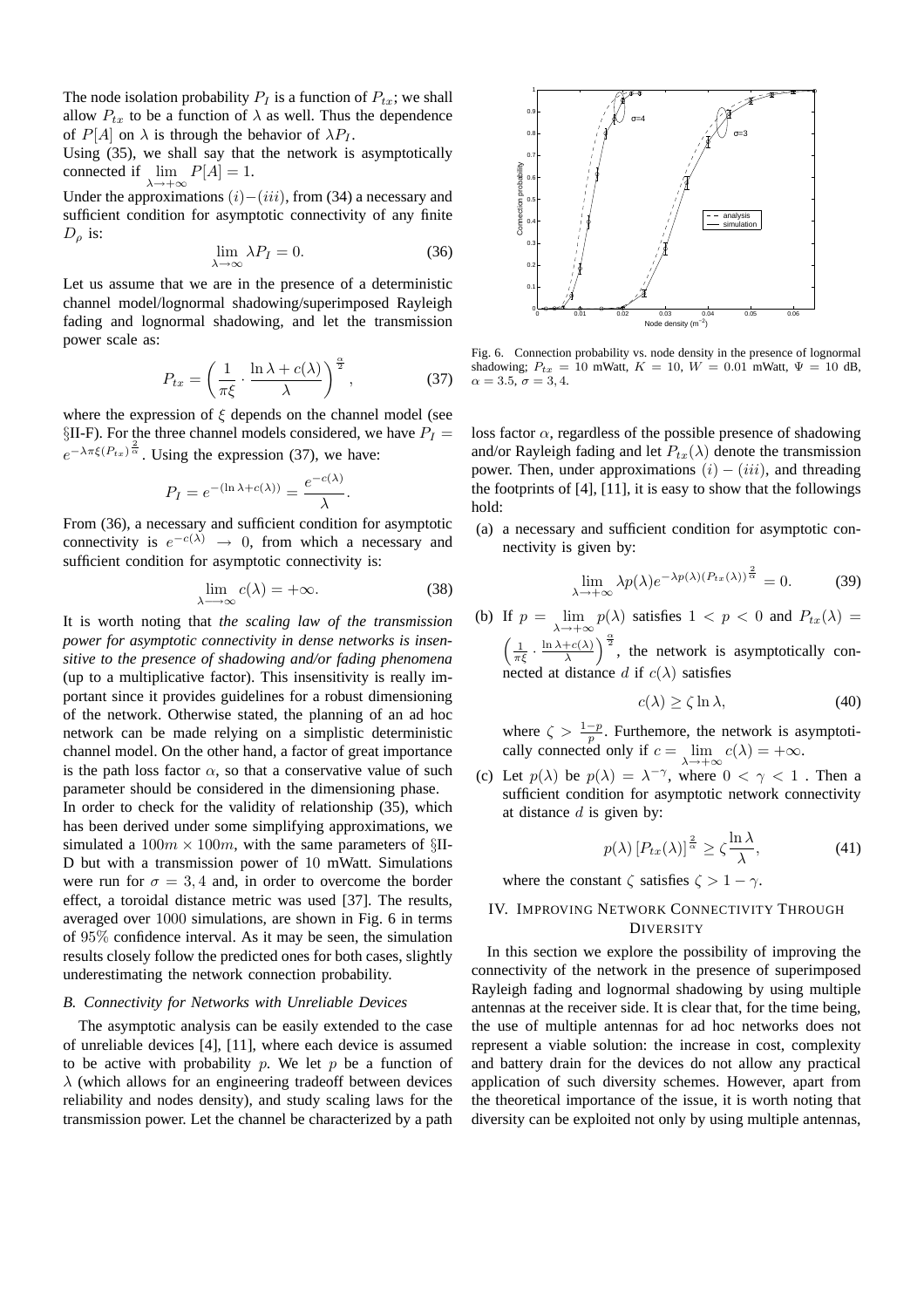but also by means of cooperation schemes [40], [41], where the spatial dimension of the network itself is used as a diversity factor.

Assuming that M antennas are present at the receiver, and that they are spaced apart, so that the paths from the transmitter to the receiver antennas may be considered independent, we study the impact of two signal processing technique, namely:

- best path selection (BPS): among the  $M$  received signals, the one with the largest SNR is decoded;
- maximal ratio combining (MRC): the  $M$  received signals are combined in such a way to maximize the overall SNR (see [20] and [42] for more details).

It is worth noting that the two models above lead to the same results which could be retrieved by other diversity schemes. For example, the first scheme is equivalent either to a diversity scheme which employs M antennas at the transmitter or to a time diversity scheme, where  $M$  replicas of the signal are sent out after a time longer than the coherence time of the channel [43]. On the other hand, performance equivalent to MRC are known to be reachable by employing the wellknown Alamouti scheme [44]. However, in the presence of transmitter-based diversity schemes, a corresponding increase in the transmitted power is required. (In reality, also the adoption of such signal processing techniques implies an additional power consumption.)

Let us focus on the first scheme; given an average SNR of  $\Gamma = y$ , the probability that at least one path presents a SNR greater than  $\Psi$  is:

$$
P_{S|\Gamma}(y) = 1 - \prod_{k=1}^{M} \int_{0}^{\Psi} da_i f_{\gamma_i|\Gamma}(a_i|y) =
$$
  
= 
$$
1 - \left[ \int_{0}^{\Psi} da \frac{1}{y} e^{-\frac{a}{y}} \right]^{M} = 1 - \left( 1 - e^{-\frac{\Psi}{y}} \right)^{M} =
$$
  
= 
$$
- \sum_{h=1}^{M} {M \choose h} (-1)^h e^{-\frac{h\Psi}{y}}.
$$
 (42)

Substituting (42) in (14), together with (15), we get:

$$
P_{I} = \exp\left\{\lambda\pi \sum_{h=1}^{M} {M \choose h} (-1)^{h} \cdot \left[\int_{0}^{+\infty} da \int_{0}^{+\infty} d\rho e^{-\frac{h\Psi W}{aP_{tx}}} 2\rho \frac{1}{\sqrt{2\pi}\sigma a} e^{-\frac{1}{2}\left(\frac{\ln\frac{a\rho^{\alpha}}{s}}{\sigma}\right)^{2}}\right]\right\} =
$$

$$
= \exp\left\{\lambda\pi \sum_{h=1}^{M} {M \choose h} (-1)^{h} \cdot \left(\int_{-\infty}^{+\infty} dx \int_{0}^{+\infty} d\rho \frac{1}{\sqrt{2\pi}} e^{-\frac{x^{2}}{2}} 2\rho e^{-\frac{h\Psi W e^{-\sigma x} \rho^{\alpha}}{KP_{tx}}}\right)\right\}.
$$
(43)

Applying again (28) and (19), we get:

$$
P_{I} = e^{\left\{\lambda \pi \sum_{h=1}^{M} {M \choose h} (-1)^{h} \frac{2}{\alpha} \Gamma\left(\frac{2}{\alpha}\right) \left(\frac{h \Psi W}{KP_{tx}}\right)^{-\frac{2}{\alpha}} e^{\left(\frac{\sqrt{2}\sigma}{\alpha}\right)^{2}}\right\}} =
$$

$$
= e^{\left\{\lambda \pi \frac{2}{\alpha} \Gamma\left(\frac{2}{\alpha}\right) \left(\frac{\Psi W}{KP_{tx}}\right)^{-\frac{2}{\alpha}} e^{\left(\frac{\sqrt{2}\sigma}{\alpha}\right)^{2}} \sum_{h=1}^{M} {M \choose h} (-1)^{h} h^{-\frac{2}{\alpha}}\right\}}.
$$
(44)

Since

$$
\sum_{h=1}^M \binom{M}{h} (-1)^h h^{-\frac{2}{\alpha}} \leq -1,
$$

we may conclude that the use of receiver diversity with best path selection improves the connectivity properties of the resulting network, as expected. Note, however, that the scaling for asymptotic connectivity remains unchanged.

In case of MRC, the system behaves as if the channel consisted of an M-Nakagami fading superimposed to lognormal shadowing [20]. The pdf of the instantaneous SNR is given by:

$$
f_{\gamma|\Gamma}(a|y) = \left(\frac{M}{y}\right)^M \frac{a^{M-1}}{\Gamma(M)} e^{-M\frac{a}{y}},
$$

where  $\Gamma(\cdot)$  is the Gamma function. Note that for  $M = 1$  we obtain the usual expression for Rayleigh fading. The ccdf is given by:

$$
P_{S|\Gamma}(y) = P[\gamma > \Psi | \Gamma = y] = 1 - F_{\gamma}(\Psi) = \frac{\Gamma\left(M, \frac{M\Psi}{y}\right)}{\Gamma(M)},\tag{45}
$$

where  $\Gamma(\cdot, \cdot)$  is the incomplete Gamma function [29]. Since  $M$  is an integer, the expression above simplifies to:

$$
P_{S|\Gamma}(y) = e^{-M\frac{\Psi}{y}} \sum_{h=0}^{M-1} \left(\frac{M\Psi}{y}\right)^h \frac{1}{(h+1)!}.
$$
 (46)

Proceeding as above, the node isolation probability turns out to be:

$$
P_I = \exp\left\{-\lambda \pi \sum_{h=0}^{M-1} \frac{1}{(h+1)!} \left[ \int_0^{+\infty} \mathrm{d}a \int_0^{+\infty} \mathrm{d}\rho e^{-\frac{\Psi W}{aP_{tx}}} \cdot \cdot \left( \frac{M\Psi W}{aP_{tx}} \right)^h 2\rho \frac{1}{\sqrt{2\pi}\sigma a} e^{-\frac{1}{2} \left( \frac{\ln a - \ln(K\rho^{-\alpha})}{\sigma} \right)^2} \right] \right\}, \quad (47)
$$

that after some algebra reduces to:

$$
P_I = \exp\left\{-\lambda \pi \frac{2}{\alpha} e^{\left(\frac{\sqrt{2}\sigma}{\alpha}\right)^2} \left(\frac{\Psi W}{KP_{tx}}\right)^{-\frac{2}{\alpha}} \cdot \frac{M-1}{\left(h+1\right)!} M^h \Gamma\left(h+\frac{2}{\alpha}\right) \right\}.
$$
 (48)

Since

$$
\sum_{h=0}^{M-1} \frac{1}{(h+1)!} M^h \Gamma\left(h + \frac{2}{\alpha}\right) \ge \Gamma\left(\frac{2}{\alpha}\right),
$$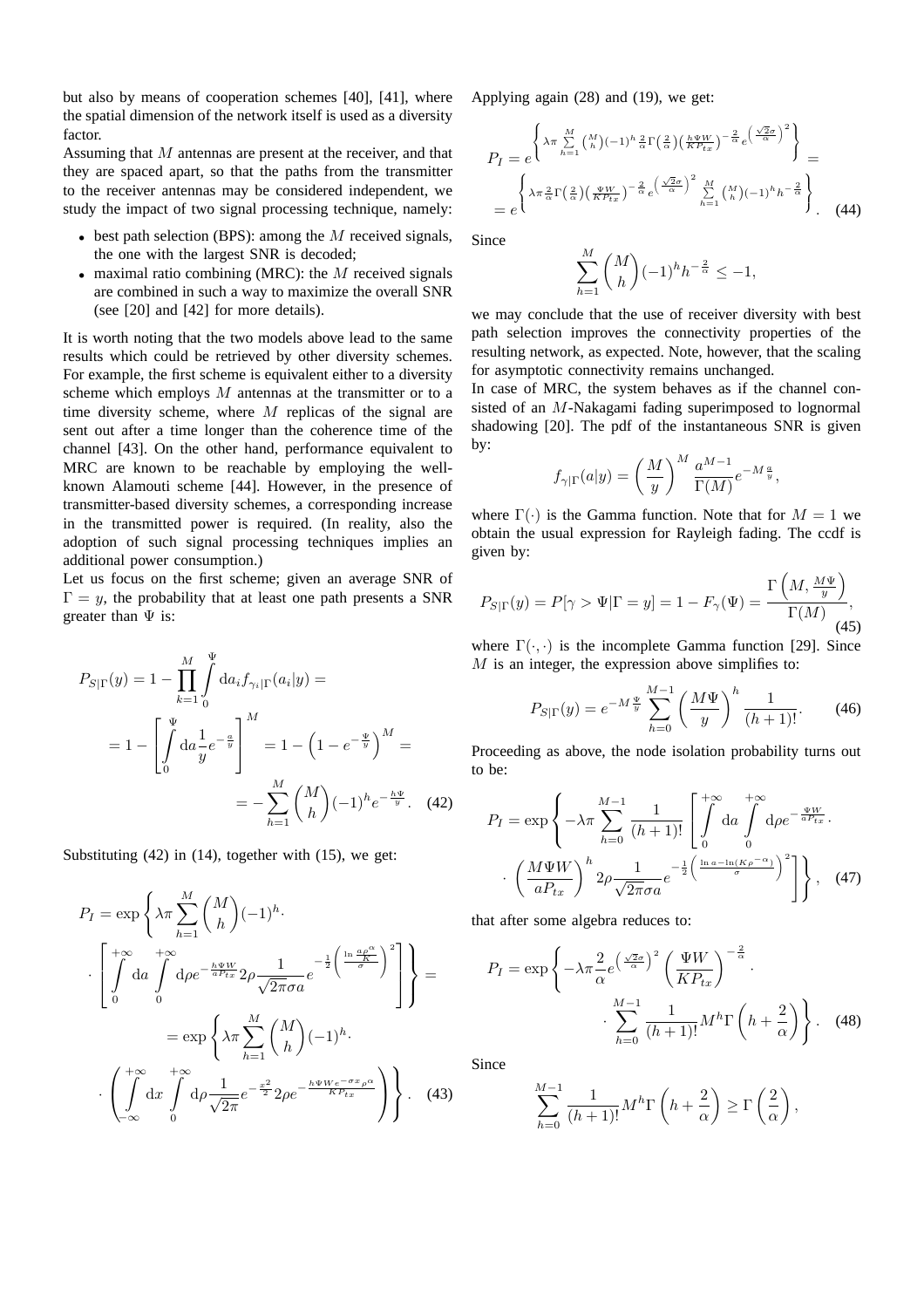also receiver-based diversity with MRC improves the network connectivity.

For both BPS and MRC, the connectivity improvement could be predicted by estabilishing a stochastic ordering among the distributions of the communication range  $R$  in the presence of different number of antennas. It suffices to note that for both schemes, if  $M_1 \leq M_2$ ,  $P_{S|\Gamma,M_1} \leq P_{S|\Gamma,M_2}$ , where  $P_{S|\Gamma,x}$  is the probability of successful reception given an average SNR of  $\Gamma$  and in the presence of x antennas. Substituting in (6), it is easy to see that a stochastic ordering among the distribution corresponding to different values of  $M$  is possible:

$$
R_{M_1} \preceq R_{M_2} \quad M_1 \le M_2,\tag{49}
$$

and the connectivity improvement follows along the arguments outlined in §II-D.

Some results, in terms of coverage probability, for both the schemes analysed, are reported in Fig. 7 and Fig. 8. As it may be seen, both schemes improves network performance. It is worth noting that with BPS the coverage enhancements tend to saturate, so that it does not seem of interest to go beyond  $M = 3$ , while with MRC the performance improvement tends to considerably increase with  $M$ . A direct comparison of the performance achieved by both schemes is represented in Fig. 9, where it may be seen that MRC outperforms the simpler BPS scheme, and that the performance achievable with BPS and  $M = 4$  antennas may be obtained also by limiting the number of antennas to  $M = 2$  and employing a MRC scheme.



Fig. 7. Coverage probability vs. node density: the impact of receiver diversity with best path selection algorithm;  $P_{tx} = 1$  mWatt,  $K = 10$ ,  $W = 0.01$ mWatt,  $\Psi = 10$  dB,  $\alpha = 3.5$ ,  $\sigma = 3$ 

#### V. CONCLUSIONS

In this paper we have presented an analytical procedure for the computation of the node isolation probability in an ad hoc network in the presence of channel randomness, with a particular emphasis on the effect of lognormal shadowing and Rayleigh fading phenomena. We have shown that the node isolation probability decreases as the lognormal spread  $\sigma$  increases, and investigated the negative effect of Rayleigh fading. We proved that no connectivity improvement may be achieved by using random transmission power selection



Fig. 8. Coverage probability vs. node density: the impact of receiver diversity with maximal ratio combining;  $P_{tx} = 1$  mWatt,  $K = 10$ ,  $W = 0.01$  mWatt,  $\Psi=10$  dB,  $\alpha=3.5,$   $\sigma=3$ 



Fig. 9. Coverage probability vs. node density: comparison of best path selection (BPS) and maximal ratio combining (MRC);  $P_{tx} = 1$  mWatt,  $K =$ 10,  $W = 0.01$  mWatt,  $\Psi = 10$  dB,  $\alpha = 3.5$ ,  $\sigma = 3$ 

schemes. The node isolation probability coincides with the complement of the coverage probability, given that nodes are distributed according to a Poisson point process; otherwise it is possible to relate the two quantities through an inversion formula.

From the node isolation probability we can get, under some simplifying approximations, a closed form formula for the probability of the network being connected in the presence of a very large device density. Simulation results have been presented, which show the soundness of the proposed procedure.

For the case of superimposed shadowing and Rayleigh fading, the connectivity improvement achievable by means of two simple diversity schemes, best path selection and maximal ratio combining, has been investigated; a general stochastic ordering relationship has been found for both schemes, showing the beneficial impact of the use of diversity schemes.

Directions for future work include the generalization of the results to more general node placement distributions and a study of the impact of various mobility patterns on the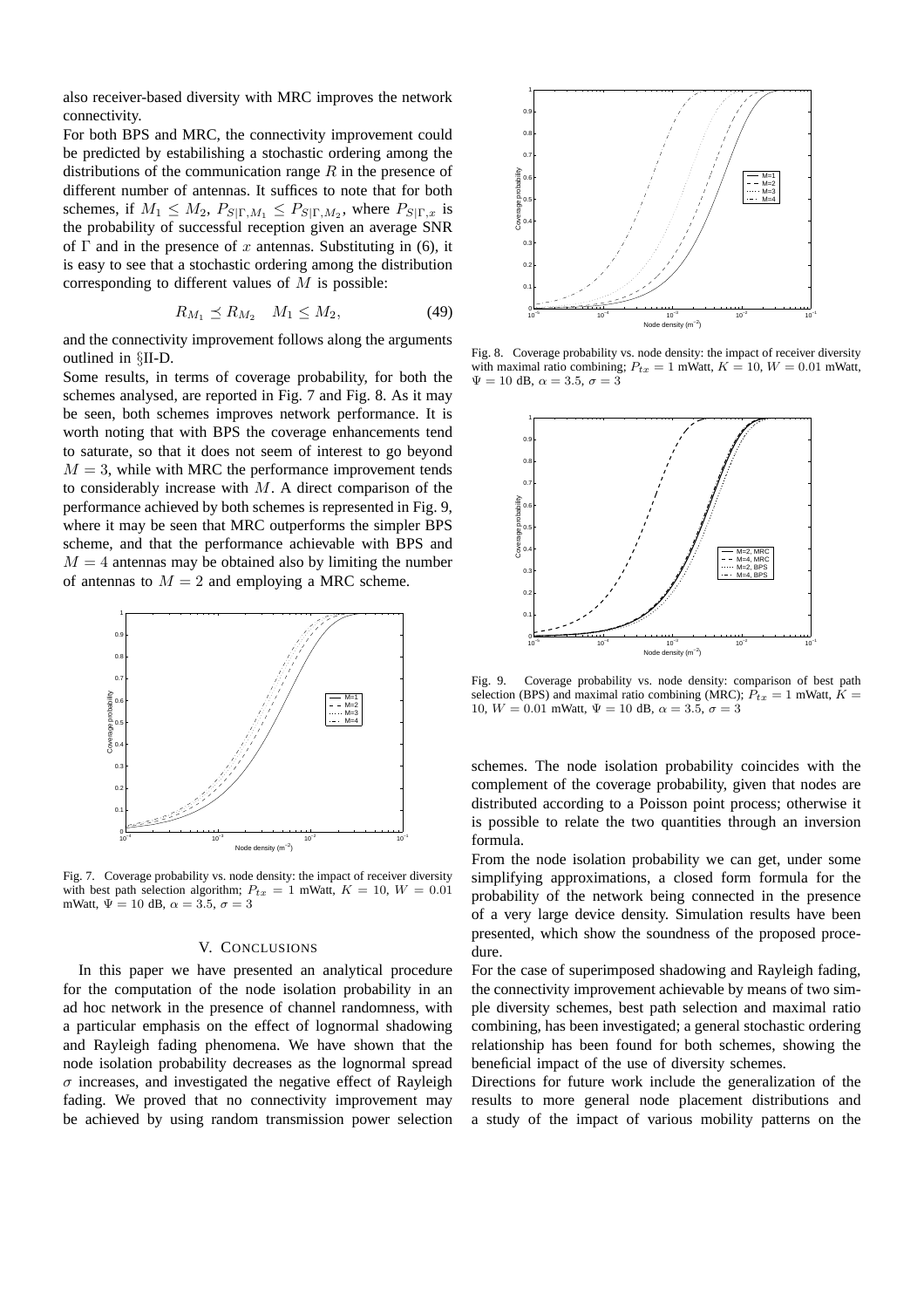connectivity results found for a static scenario.

#### VI. ACKNOWLEDGMENTS

This work was supported by the *EURO NGI Network of Excellence*. This work has been done while D. Miorandi was visiting the MAESTRO project at INRIA Sophia Antipolis. The authors would like to thank R. Verdone and J. Orriss for the useful discussions on the subject.

#### **REFERENCES**

- [1] I. F. Akyildiz, W. Su, Y. Sankarasubramaniam, and E. Cayirci, "Wireless sensor networks: A survey," *Computer Networks*, vol. 38, no. 4, pp. 393– 422, Mar. 2002.
- [2] P. Gupta and P. R. Kumar, "Critical power for asymptotic connectivity," in *Proc. of IEEE CDC*, Tampa, USA, 1998.
- [3] ——, "The capacity of wireless networks," *IEEE Trans. on Inf. Th.*, vol. 46, no. 2, pp. 388–404, Mar. 2000.
- [4] S. Shakkottai, R. Srikant, and N. B. Shroff, "Unreliable sensor grids: coverage, connectivity and diameter," in *Proc. of IEEE INFOCOM*, San Francisco, CA, 2003.
- [5] P. Santi and D. M. Blough, "The critical transmitting range for connectivity in sparse wireless ad hoc networks," *IEEE Trans. on Mob. Comp.*, vol. 2, no. 1, pp. 25–39, Jan–Mar 2003.
- [6] O. Dousse, P. Thiran, and M. Hasler, "Connectivity in ad–hoc and hybrid networks," in *Proc. of IEEE INFOCOM*, New York, USA, 2002.
- [7] A. Rajeswaran and R. Negi, "Capacity of power constrained ad-hoc networks," in *Proc. of IEEE INFOCOM*, Hong Kong, 2004.
- [8] L. Booth, J. Bruck, M. Cook, and M. Franceschetti, "Ad hoc wireless networks with noisy links," in *Proc. of IEEE ISIT '03*, Yokohama, Japan, 2003.
- [9] C. Bettstetter and C. Hartmann, "Connectivity of wireless multihop networks in a shadow fading environment," in *Proc. of ACM MSWiM*, San Diego, CA, 2003.
- [10] R. Hekmat and P. Van Mieghem, "Study of connectivity in wireless ad–hoc networks with an improved radio model," in *Proc. of WiOpt*, Cambridge, UK, 2004.
- [11] D. Miorandi and E. Altman, "Connectivity in ad-hoc networks: a queueing theoretical approach," in *Proc. of WiOpt*, Cambridge, UK, 2004.
- [12] M. Zorzi and S. Pupolin, "Outage probability in multiple access packet radio networks in the presence of fading," *IEEE Trans. Veh. Tech.*, vol. 43, no. 3, pp. 604–610, Aug 1994.
- [13] J. Orriss and S. K. Barton, "Probability distributions for the number of radio transceivers which can communicate with one another," *IEEE Trans. Comm.*, vol. 51, no. 4, pp. 676–681, Apr. 2003.
- [14] ——, "A statistical model for connectivity between mobiles and base stations: the extension to Suzuki," 2002, COST 273 TD(02) 121.
- [15] -, "A statistical model for connectivity between mobiles and base stations: from Suzuki to Rice and beyond," 2003, COST 273 TD(03) 89.
- [16] O. Dousse, F. Baccelli, and P. Thiran, "Impact of interferences on connectivity in ad–hoc networks," in *Proc. of IEEE INFOCOM*, San Francisco, USA, 2003.
- [17] F. Baccelli and B. Blaszczyszyn, "On a coverage process ranging from the Boolean model to the Poisson Voronoi tessellation with applications to wireless communications," INRIA, Tech. Rep. 4019, Oct. 2000.
- [18] O. Dousse and P. Thiran, "Connectivity vs capacity in dense ad hoc networks," in *Proc. of IEEE INFOCOM*, Hong Kong, 2004.
- [19] T. S. Rappaport, *Wireless Communications*. Upper Saddle River, New Jersey: Prentice Hall, 1999.
- [20] L. Hanzo, C. H. Wong, and M. S. Yee, *Adaptive Wireless Transceivers*. New York: John Wiley and Sons, 2002.
- [21] D. Stoyan, W. S. Kendall, and J. Mecke, *Stochastic geometry and its applications*. New York: J. Wiley & Sons, 1987.
- [22] P. Hall, *Introduction to the theory of coverage processes*. New York: J. Wiley and sons, 1988.
- [23] S. Meguerdichian, F. Koushanfar, M. Potkonjak, and M. B. Srivastava, "Coverage problems in wireless ad–hoc sensor networks," in *Proc. of IEEE INFOCOM*, Anchorage, 2001.
- [24] B. Liu and D. Towsley, "On the coverage and detectability of large–scale wireless sensor networks," in *Proc. of WiOpt*, Sophia Antipolis, France, 2003.
- [25] K. Kar and S. Banerjee, "Node placement for connected coverage in sensor networks," in *Proc. of WiOpt*, Sophia Antipolis, France, 2003.
- [26] X. Wang, G. Xing, Y. Zhang, C. Lu, R. Pless, and C. Gill, "Integrated coverage and connectivity configuration in wireless sensor networks," in *Proc. of SenSys*, Los Angeles, CA, 2003.
- [27] X.-Y. Li, P.-J. Wan, and O. Frieder, "Coverage in wireless ad hoc sensor networks," *IEEE Trans. on Comp.*, vol. 52, no. 6, pp. 753–763, Jun 2003.
- [28] R. Meester and R. Roy, *Continuum Percolation*. New York: Cambridge Univ. Press, 1996.
- [29] I. S. Gradshteyn and I. M. Ryzhik, *Table of integrals, series, and products*. Orlando: Academic Press, 1983.
- [30] D. Stoyan, *Comparison Methods for Queues and Other Stochasti Models*. New York: John Wiley & Sons, 1983.
- [31] B. Bollobás, Random graphs. Cambridge, UK: Cambridge University Press, 2001.
- [32] M. D. Penrose, *Random geometric graphs*. Oxford, UK: Oxford University Press, 2003.
- [33] C. Bettstetter, "On the minimum node degree and connectivity of a wireless multihop network," in *Proc. of Mobihoc*, Lausanne, CH, 2002.
- [34] R. Albert and A. L. Barabási, "Statistical mechanics of complex networks," *Reviews of Modern Physics*, vol. 74, pp. 47–97, Jan. 2002.
- [35] A. Helmy, "Small worlds in wireless networks," *IEEE Communications Letters*, no. 10, pp. 490–492, Oct. 2003.
- [36] M. Franceschetti, L. Booth, J. Bruck, M.Cook, and R. Meester, "Continuum percolation with unreliable and spread out connections," 2004, journal of Statistical Physics. In press. [Online]. Available: http://fleece.ucsd.edu/∼massimo/Journal/PercSpread-Submission.pdf
- [37] C. Bettstetter and O. Krause, "On border effects in modeling and simulation of wireless ad hoc networks," in *Proc. of IEEE MWCN*, Recife, Brazil, 2001.
- [38] M. D. Penrose, "The longest edge of the random minimal spanning tree," *The Annals of Appl. Prob.*, vol. 7, no. 2, pp. 340–361, 1997.
- [39] P. Hall, "Heavy traffic approximations for busy period in an  $M|G| \infty$ queue," *Stochastic Processes and their Applications*, vol. 19, pp. 259– 269, 1985.
- [40] L.-L. Xie and P. R. Kumar, "A network information theory for wireless communications: scaling laws and optimal operation," *IEEE Trans. Inf. Th.*, vol. 50, no. 5, pp. 748–767, May 2004.
- [41] J. N. Laneman, D. N. C. Tse, and G. W. Wornell, "Cooperative diversity in wireless networks: efficient protocol and outage behavior," *IEEE Trans. Inf. Th.*, 2004, to appear. [Online]. Available: http://www.nd.edu/∼jnl/pubs/it2002.pdf
- [42] N. Benevenuto and G. Cherubini, *Algorithms for Communications Systems and Their Applications*. New York: John Wiley & Sons, 2002.
- [43] J. H. Winters, "The diversity gain of transmit diversity in wireless systems with Rayleigh fading," in *Proc. of ICC*, New York, NY, 1994.
- [44] S. M. Alamouti, "A simple transmit diversity technique for wireless communications," *IEEE J. Sel. Areas on Comm.*, vol. 16, no. 8, pp. 1451–1458, Oct. 1998.

#### **APPENDIX**

In order to carry out the computation of the node isolation probability, we may follow an approach inspired by that of Zorzi et al. [12] for the analysis of the outage probability in packet radio networks. We consider a ball of radius  $c$ ,  $D<sub>c</sub>$  and condition on the number of nodes present, denoted by k. Notice that the k points of N in  $D_c$  are uniformly distributed. We compute the node isolation probability under such conditions. Then, we apply the total probability theorem to uncondition on  $k$  (noting that the number of nodes present in  $D_c$  forms a Poisson random variable of intensity  $\lambda \pi c^2$ ). Finally, we pass to the limit  $c \rightarrow +\infty$  to get the node isolation